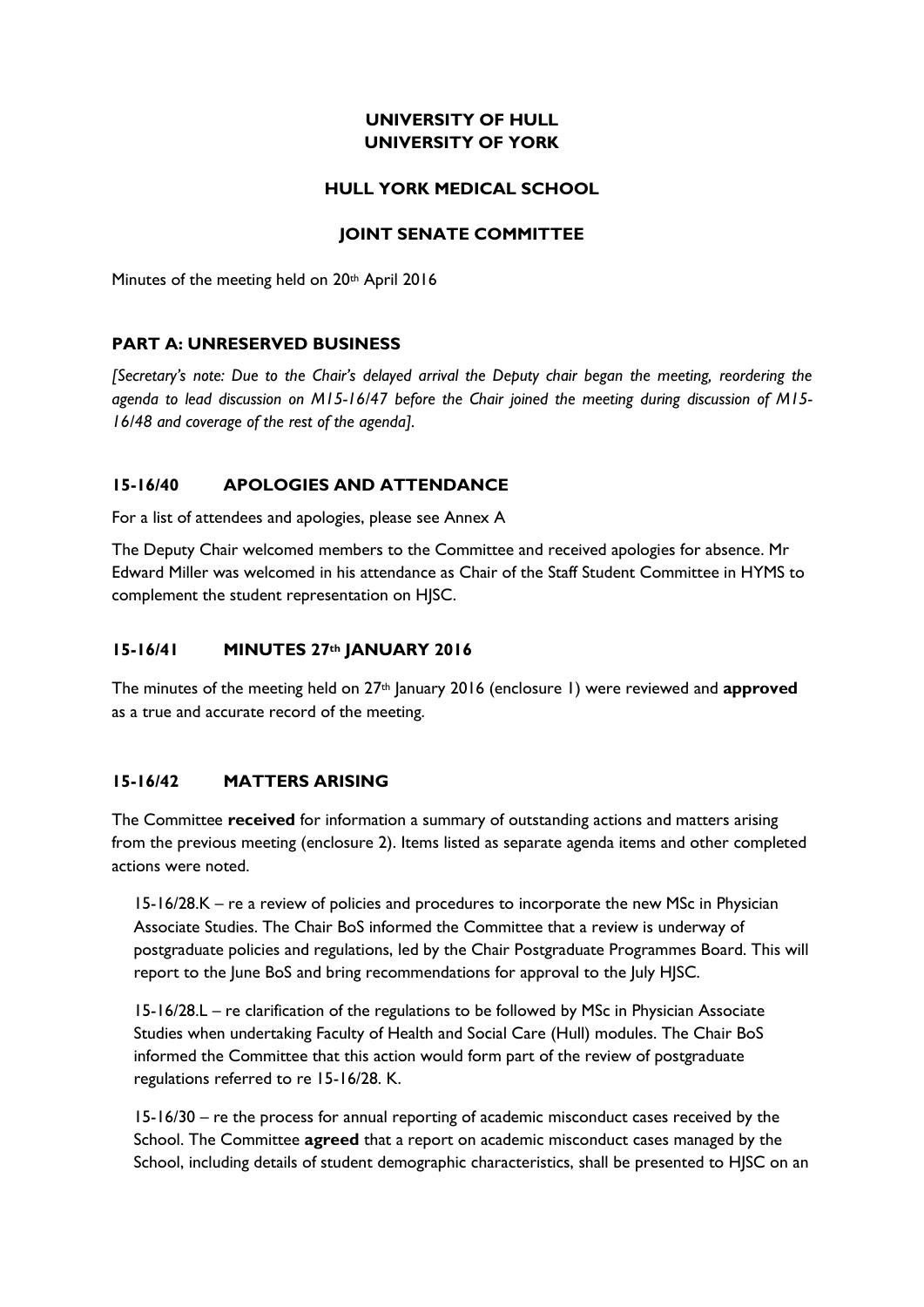annual basis at its autumn term meeting. The Secretary to add the report the annual cycle of business.

#### **Action: Secretary**

# **15-16/43 TO RECEIVE FOR INFORMATION A LIST OF CHAIR'S ACTIONS SINCE THE PREVIOUS MEETING**

The Committee **received** a list of approvals by Chair's Actions since the last meeting and **noted**  that Professor Ian Watt is taking forward the Chair's request to consider proposing an intercalating programme option of MBBS and PhD for tabling at future BoS and HJSC meetings.

# **15-16/44 TO CONSIDER MATTERS RAISED BY STUDENT REPRESENTATIVES**

The Graduate Students' Association (York) and Chair of the Staff Student Committee had no items to bring to the Committee's attention.

No points were brought to the Secretary's attention ahead of the meeting by the Hull or York University Union representatives for discussion or information in their absence.

## **15-16/45 TO RECEIVE A WRITTEN REPORT FROM THE DEAN**

a) The Dean introduced his report (enclosure 4), highlighting:

i) The ongoing Shape and Size review at Hull and how this will result in HYMS forming a new Faculty of Health Sciences with other schools and departments at Hull. The Chair informed the Committee that the new organisational structures will be in place by August 2017. It was felt that the new structure would retain HYMS' integrity as a School, would mirror more closely the School's position at York and provide for better coordination and collaboration between the School and cognate disciplines.

ii) The review of academic and clinical leadership has been completed and resulted in opportunities to strengthen the core academic faculty. A number of vacancies for key positions are being advertised currently and in the medium-term the aspiration is to add staff to existing areas of expertise including primary care as well as to boost less well-developed, but fundamental subject areas such as pharmacology, health service quality and safety, and in biomedical sciences.

iii) The School has recently submitted an Athena SWAN Silver submission and the School is grateful to colleagues in the Universities for their assistance in compiling the submission.

iv) That discussions have begun between the Vice Chancellors regarding the value of reviewing the governance and management oversight of the School to ensure a proportionate and efficient approach. This will review the role and membership of the Joint Board and the PVCs have been tasked with reviewing the role and membership of HJSC. It was **noted** that the joint nature of the HYMS awards means that a balance will need to be retained of efficient governance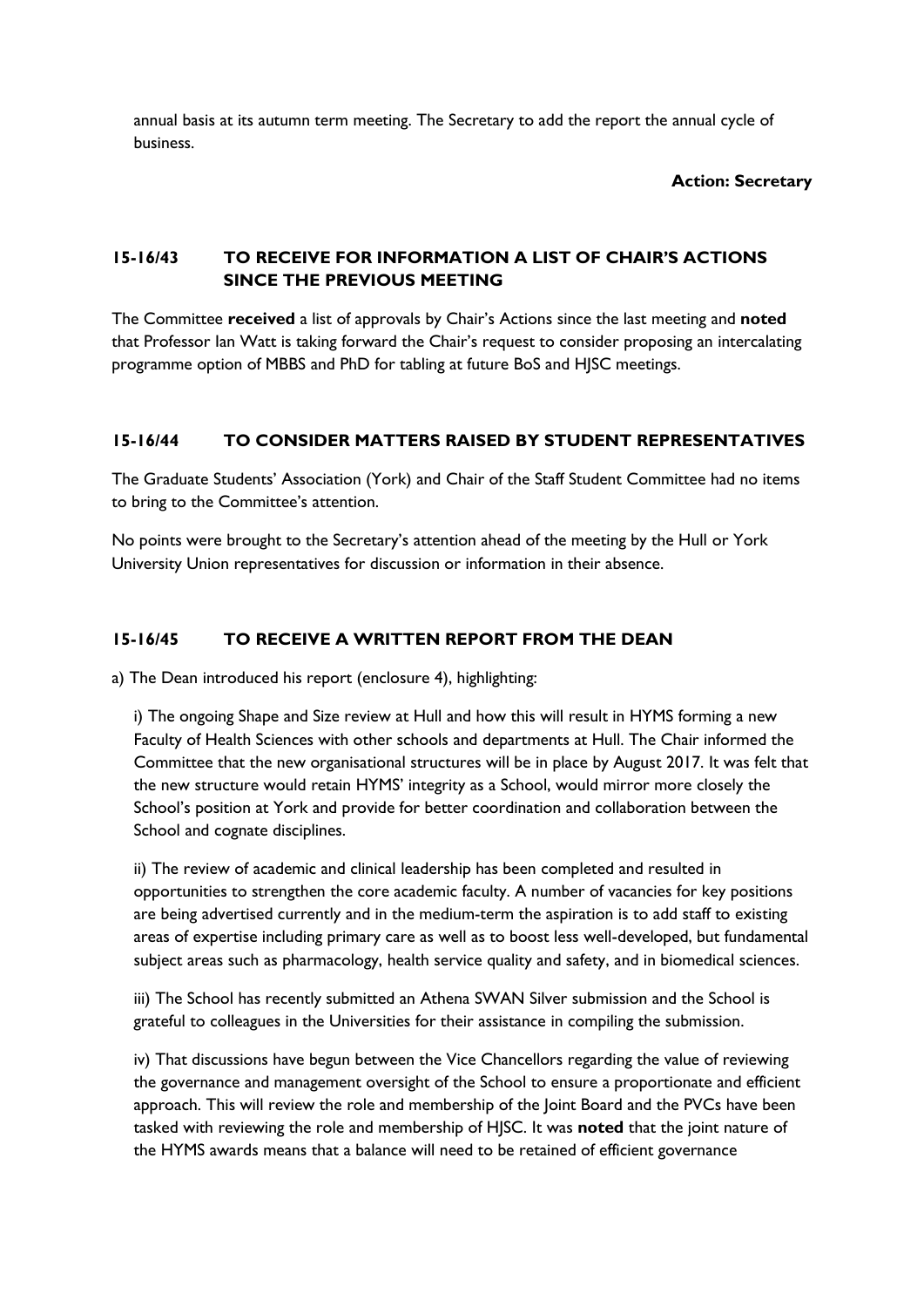structures with the ability to effectively assure the Universities of the quality of HYMS' provision. The Chair actioned the Secretary to organise an initial meeting to begin this review.

### **Action: Secretary**

v) The success of this year's admissions cycle in terms of the number of applications to the MBBS and postgraduate provision (though the MSc in Health Professions Education has not yet generated much interest from applicants) and the School's hope for a strong conversion of offers to enrolments. The School has also made a request to the Department of Health for additional MBBS places beyond the current cap.

vi) The health of research activity at present and the value of additional investment at York and Hull that would enable the School to sustain and grow activity in its current areas of specialty. The Dean also highlighted the activity that has taken place to review the postgraduate research student experience and offered to share with the Committee a report made to the PVC Research (Hull).

## **Action: Dean**

vii) That Dr Steven Oliver has recently been appointed as Phase I Lead for the MBBS which has led him to step down as Chair of the Board of Studies. This vacancy is being advertised currently. The Chair thanked Dr Oliver for his work as Chair BoS.

b) During discussion of the report it was **noted** that it was strategically beneficial to focus additions to the academic staff on existing areas of research rather than to form a new area of activity due to the Schools' relatively modest size.

c) During the discussion it was also **noted** that the School has planned carefully for financial fluctuations from this year's large number of intercalating students resulting from the transition to the new MBBS curriculum and an additional opportunity for students to intercalate. In order to maintain relationships with placement providers the School has also discussed the situation with them so they are aware of any short-term costs or other implications resulting from a smaller than usual MBBS cohort undertaking placements in their locality.

# **15-16/46 TO RECEIVE A VERBAL UPDATE ON THE IMPLEMENTATION SCHEDULE OF THE NEW MBBS CURRICULUM**

The Chair BoS provided the Committee with a verbal update on the implementation of the new MBBS curriculum. The Committee was informed that elements of the proposed structural rearrangement of clinical placements in years 3 and 4 had been the most challenging areas to implement:

a) The aim was to extend the period of time students had in rotations to provide them with a more holistic and full learning experience. The blocks would be extended in hospital rotations for the start of the 2017-18 academic year in both years 3 and 4, without the need for any in-year amendments, and they have been extended already for primary care rotations in year 3.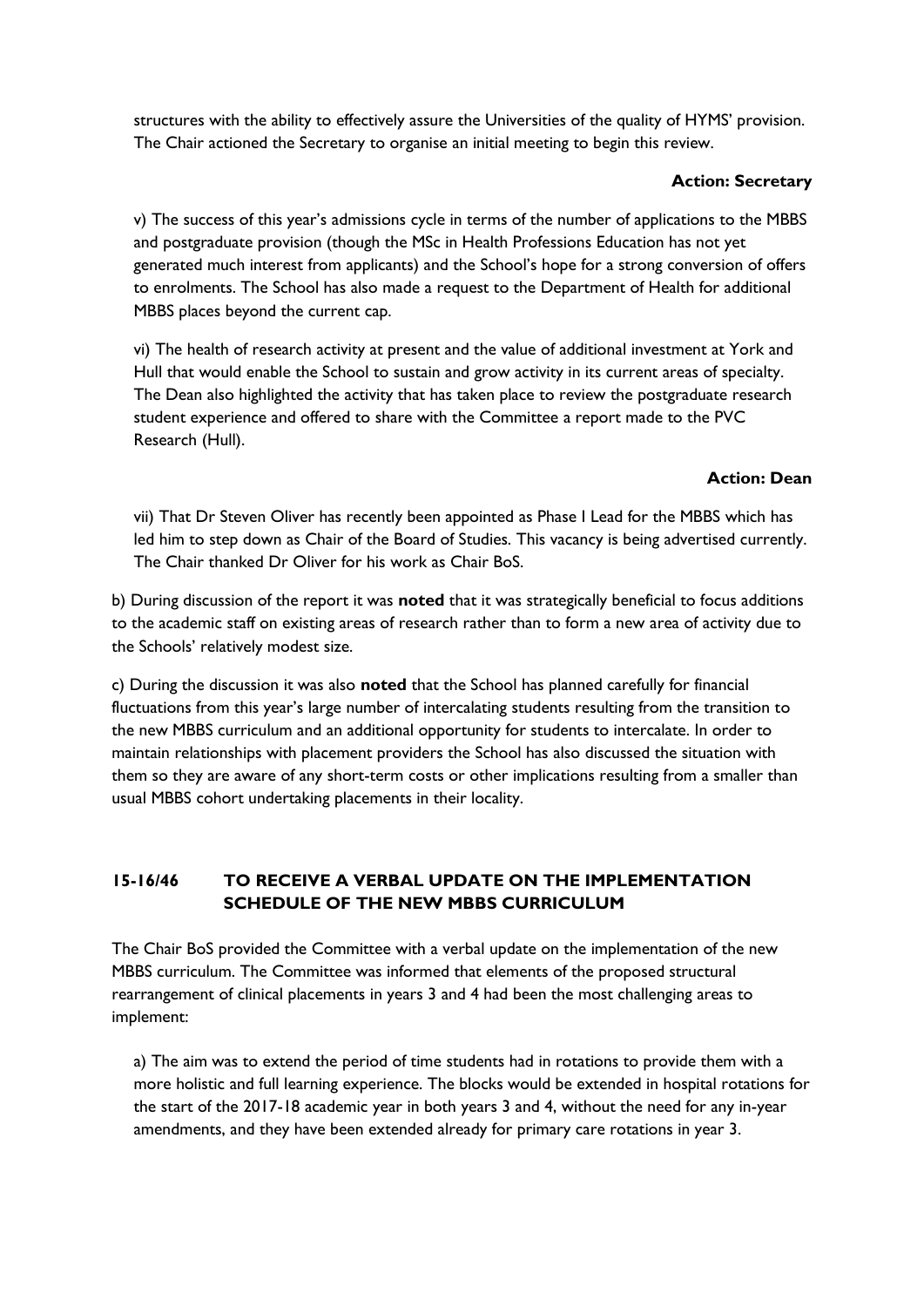b) The intention had been to alter the timing of some taught content by moving it between years 3 and 4. This had proven to be too problematic and the decision has been taken not to alter the year in which content is covered.

c) The student body has been involved in the ongoing discussions about the implementation of the curriculum and the Chair BoS assured the Committee that the MBBS team will continue to actively consult and communicate with the students about the time line and nature of further activity to implement the curriculum. The communication would include students that are intercalating or on leave of absence to ensure that they are also fully informed.

d) It was suggested that marketing materials should be reviewed to ensure that the details provided to applicants about the programme structure and content remains accurate and meets the School's and Universities' obligations to comply with the Consumer and Markets Authority regulations.

**Action: Chair BoS**

# **15-16/47 TO RECEIVE FOR INFORMATION THE MEDICAL SCHOOL ANNUAL RETURN SUBMITTED TO THE GMC DECEMBER 2015**

The Head of Quality and Standards introduced the Medical Schools Annual Return (MSAR) submitted to the GMC in December 2015 (enclosure 5) and summarised the feedback received from the GMC shortly before the meeting. The Committee was informed that the GMC has confirmed it is no longer compiling a national report of medical school data from the MSAR nor is it providing schools with feedback specifically relating to the content of their return.

HYMS' feedback received from the GMC related only to the 2015 GMC review of the School and a spreadsheet had been forwarded to HYMS summarising this and progress on actions. The GMC noted both *requirements* had been met in full and the actions are considered closed. Three of the four *recommendations* are also considered closed and the remaining one is listed as ongoing due to the School's continued work in this area: Quality Management.

The Head of Quality and Standards registered the School's disappointment with the new feedback system provided by the GMC as previous reports had provided a useful benchmark against which the School's activities to improve standards and to offer a comprehensive curriculum had been assessed. The Committee discussed the extent to which student progress could be monitored for different groups of students and why more thorough data had not been available previously. It was informed that some monitoring has been possible but that gaps in data systems had limited capacity in this work. The Committee was reassured that the outstanding action is being worked on with effort to improve learning analytics for student progress monitoring and that an update on this will be submitted with the MSAR in December 2016.

The Committee was satisfied with the report and GMC feedback and **noted** the positive relationship HYMS has overall with the GMC.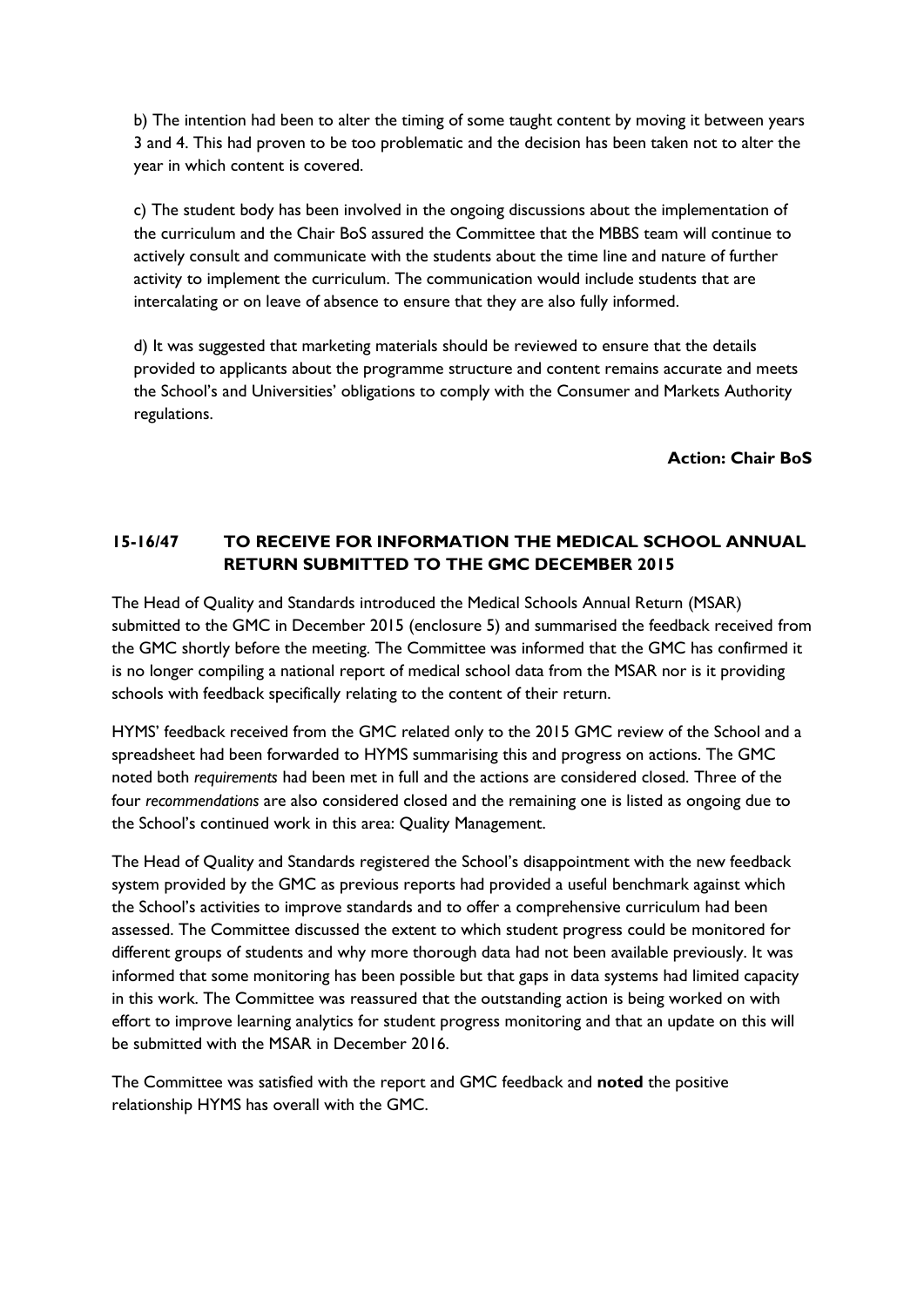# **15-16/48 TO CONSIDER THE ANNUAL REPORT ON MBBS APPLICATIONS AND ADMISSIONS AND ANY IMPLICATIONS FOR THE SCHOOL OR UNIVERSITIES ARISING FROM IT**

The Chief Operating Officer introduced the annual report on MBBS applications and admissions (enclosure 6). It was reported that the 2015-16 admissions cycle had been a positive one with a smoother confirmation process than the previous year, the meeting of Home student targets and the exceeding of Overseas student targets. The Committee was informed that the School will be monitoring the conversion rate closely as there had been a slight fall. There had also been a slight fall in the numbers of students in NSEC4-7 entering the MBBS, though the School is engaged in a number of widening participation activities.

The Committee was informed that HYMS operates a very transparent and clear process for applicants which may deter some students from applying if they do not think they will meet the first level of entry criteria. There are also likely to be applicants that perceive HYMS as a tactical insurance choice, again acting to reduce the potential for a strong conversion rate. However, the Committee recognised the value of having an open, transparent application process and was satisfied with the general performance in the admissions cycle. The Committee was also informed that the application process for 2016-17 was reaching a conclusion and that this had also been an encouraging experience.

The Committee was keen to understand how the demographic data for HYMS applicants and admissions compared with that of other medical Schools. The Dean reported that in general terms HYMS is similar to other institutions and that the School makes a conscious effort to engage in widening participation activities as part of its core business. Where possible, assessments of multiple indicators of student characteristics are also undertaken to provide equality of opportunity to potential students.

The Committee **noted** the effort of the admissions team in managing the application and admissions process and for compiling a thorough annual report.

# **15-16/49 DATES OF MEETINGS 2015-16 and 2016-17**

- Wednesday 20 July, 2.00-4.00pm: **Room 106 Hertford Building**, Hull/ 1st floor meeting room HYMS, York
- Wednesday 26th October 2016, 2.00-4.00pm
- Wednesday 25<sup>th</sup> January 2017, 10.00am-12.00pm
- **Thursday** 4th May 2017, 10.00am-12.00pm
- $\bullet$  Wednesday 26<sup>th</sup> July 2017, 10.00am-12.00pm

(Rooms for meetings in 2016-17 will be provided in due course)

# **ANNEX A: Attendance**

#### **Members**

Professor Alan Speight (Chair, PVC Hull) Professor John Robinson (Deputy Chair, PVC York)